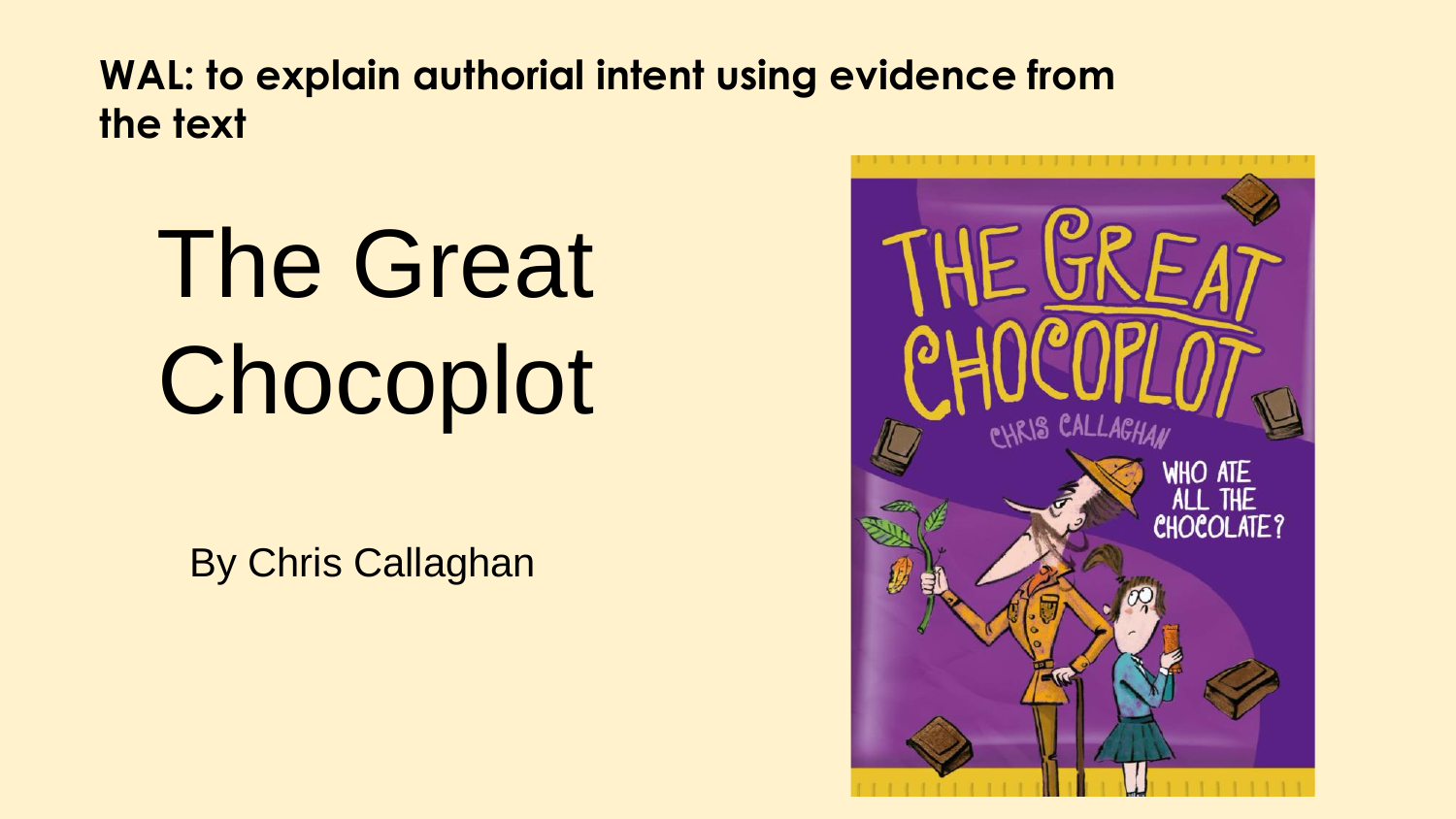# Vocabulary Check

- **Summer Solstice** the longest day of the year. This is usually on or around the 21st June.
- **cataclysmic/catastrophe** an event causing great and usually sudden damage or suffering; a disaster.
- **cacao** the seeds from which cocoa is made.
- **predetermined** something that was decided in advance.
- **• intrepid** fearless or adventurous.
- **prophecy** a prediction of what will happen in the future.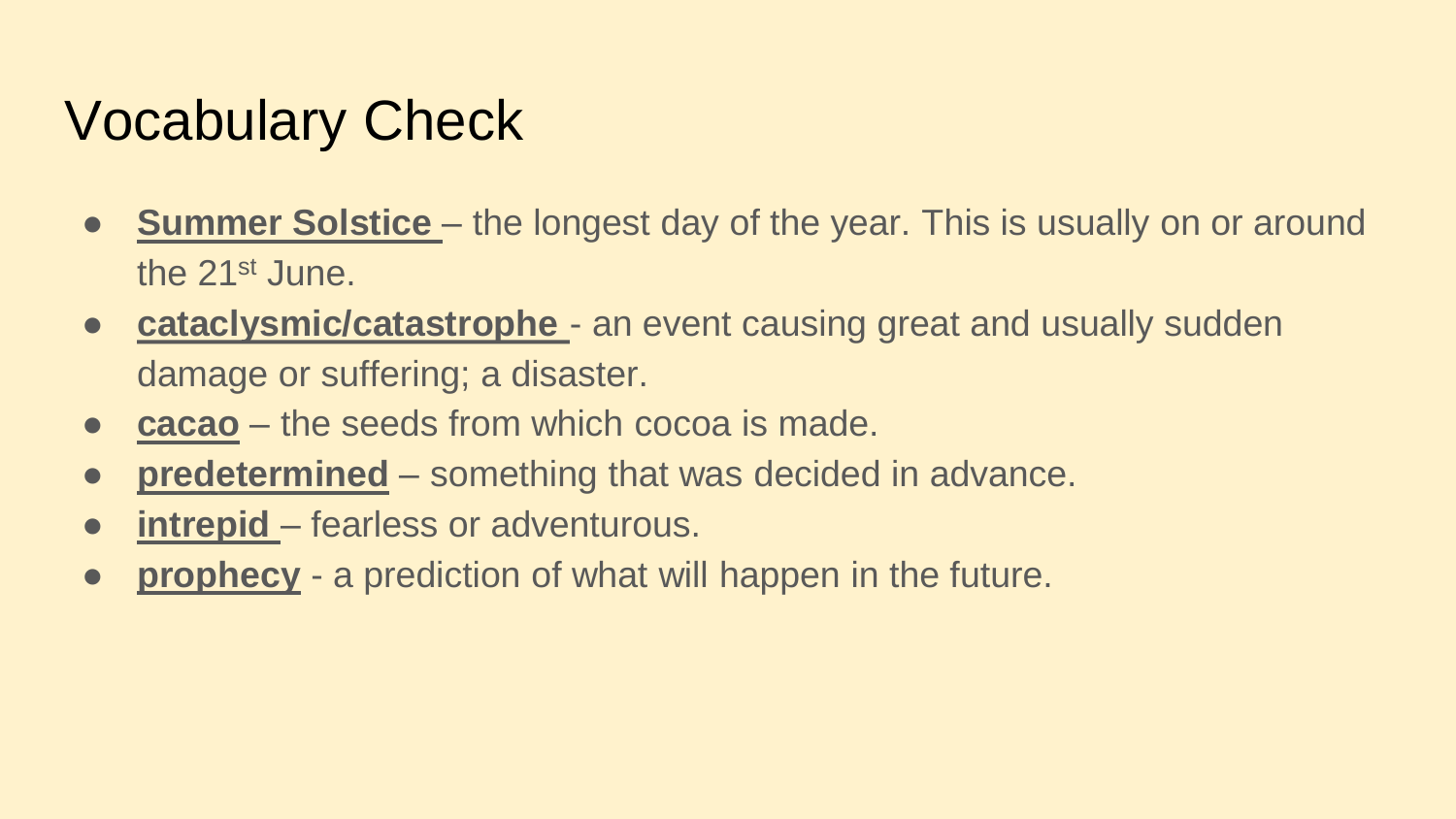# Quick Start

- 1. What was going to happen to the chocolate in six days?
- 2. What is the main characters name?
- 3. What is Chompton-on-de- Lyte famous for?
- 4. Where was the news reporter reporting from?
- 5. What was the prophesy written on?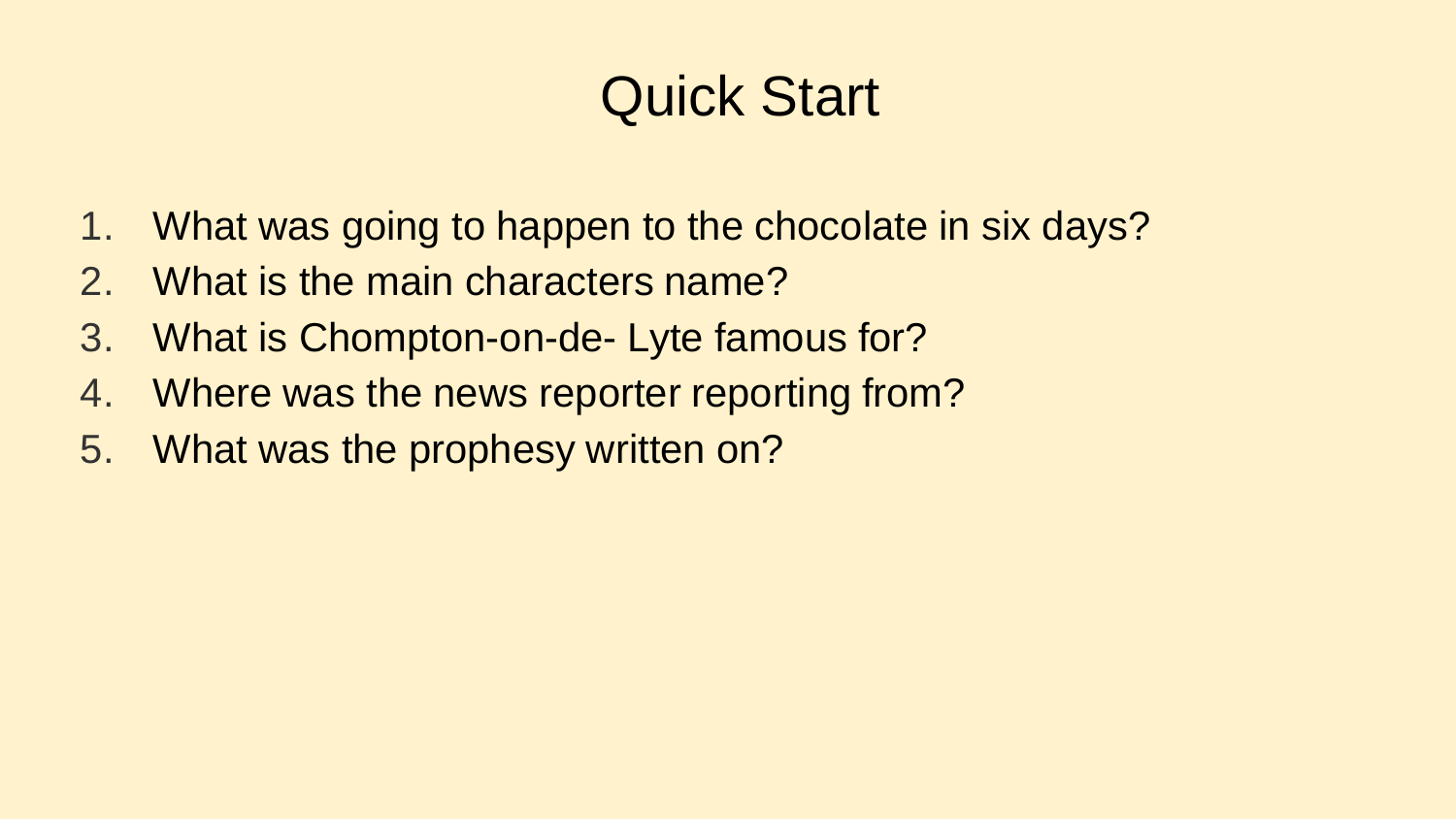#### Partnered Talk



Jelly and her family are very concerned about the 'Chocopocalypse' because they love chocolate so much.

Discuss with your partner one thing you couldn't live without and why.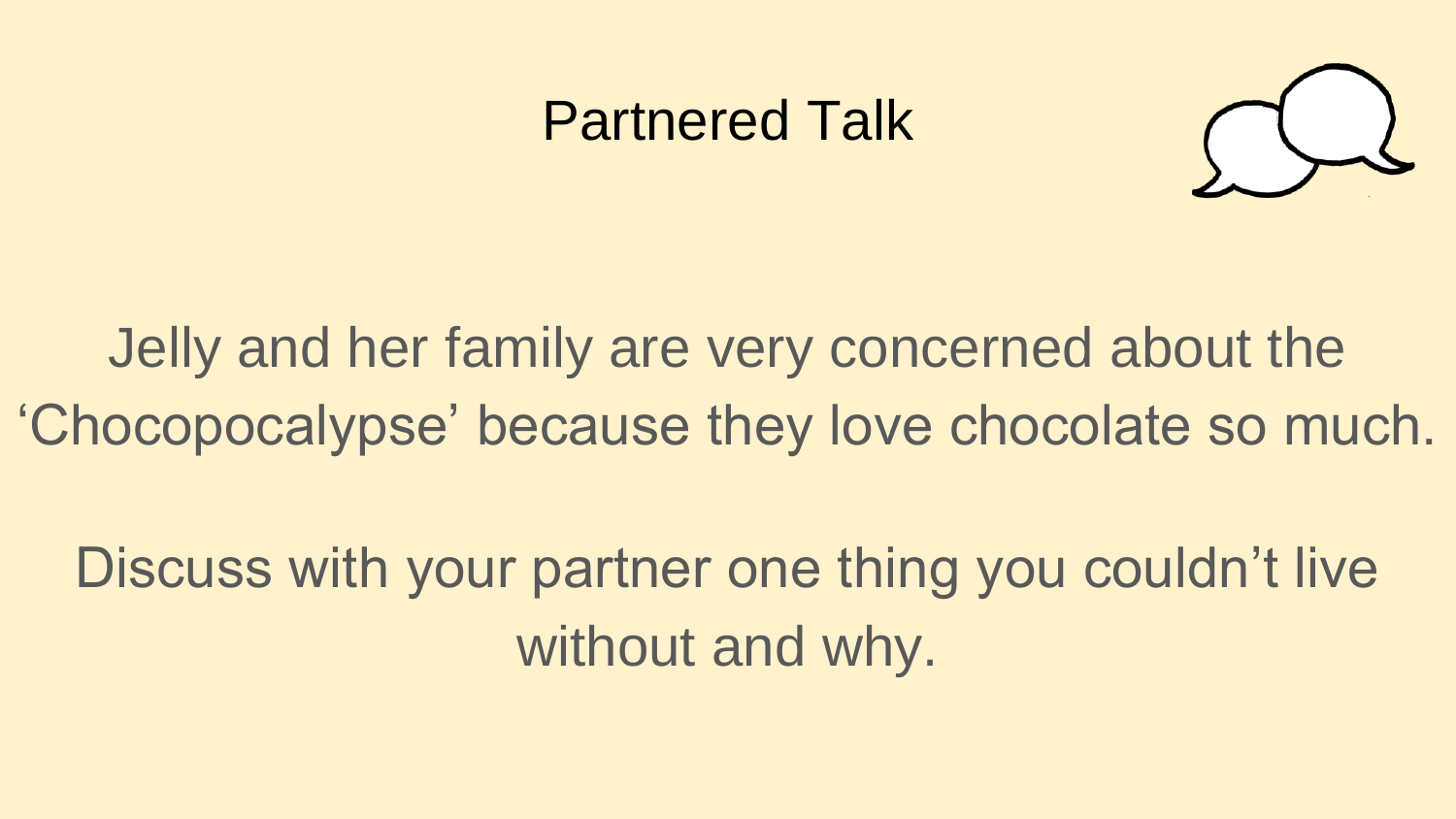#### Individual Thinking



# Do you believe that they are going to run out of chocolate? Or do you think it's a hoax?

Explain your thinking in full sentences.